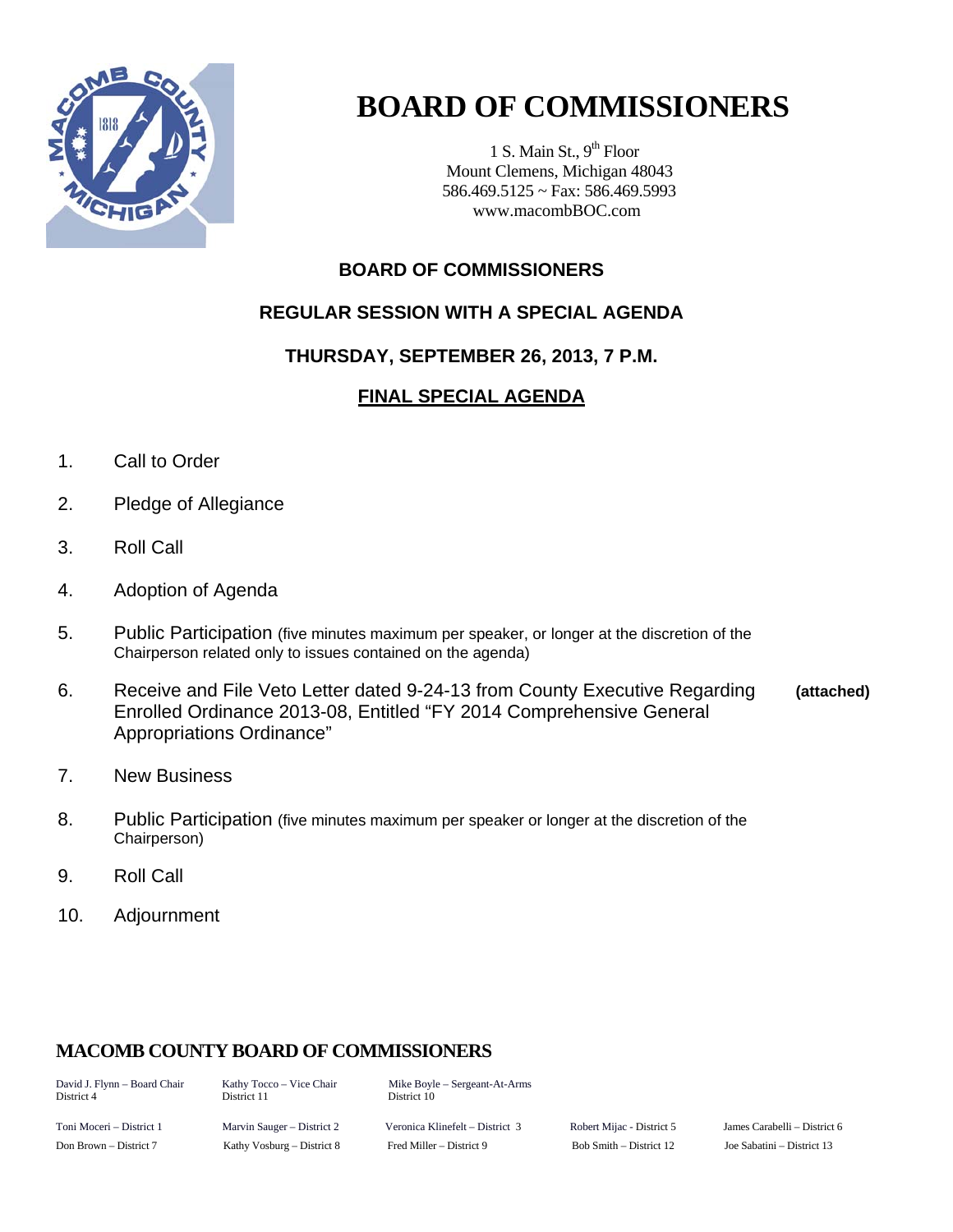

## **Macomb County Executive** Mark A. Hackel

Mark F. Deldin **Deputy County Executive** 

September 24, 2013

The Honorable Chair and Members, **Macomb County Board of Commissioners** 1 South Main, 9th Floor Mt. Clemens, MI 48043

Ladies and Gentlemen:

I am in receipt of Enrolled Ordinance 2013-08 entitled "FY 2014 Comprehensive General Appropriations Ordinance." Pursuant to Section 3.9 of the Macomb County Charter, I veto Items D, E, and F of Section 4.F of the Ordinance because reductions under these items would prevent the performance of mandated duties of the County Executive.

To assure faithful implementation of the Charter, sufficient funds must be appropriated to the County Executive to enable the performance of mandatory duties at a serviceable level. If imposed, the reductions made by the Commission to funds for the Executive Office would cause the layoff of all three support staff in the Executive Office, leaving no one to perform any of the office administration functions. These functions range from handling routine phone calls, greeting office visitors, and scheduling appointments, to more complex duties requiring independent judgment, such as managing and preparing documents and materials submitted for Commission agendas.

While some have suggested the Charter allows no more than five staff members within the Executive's office, that is not an accurate reading of the Charter. Moreover, if the Charter is read to prohibit these three support staff positions within the Executive's office, it must also be read to prohibit the Commission from employing its six support staff. Surely the Commission would argue that it could not function if funding for its support staff were eliminated. In recognition of that fact, this veto does not address the budget increases that the Commission has chosen to include for its own operations, but simply provides the amounts necessary for the Executive Office to provide the services required by the Charter.

For these reasons, I have vetoed a portion of the Ordinance. I thank the Commission for its work on appropriations for FY 2014 and will work diligently to implement the Ordinance, consistent with the provisions of the Charter and law.

Sincerely,

Mark A. Hackel **Macomb County Executive**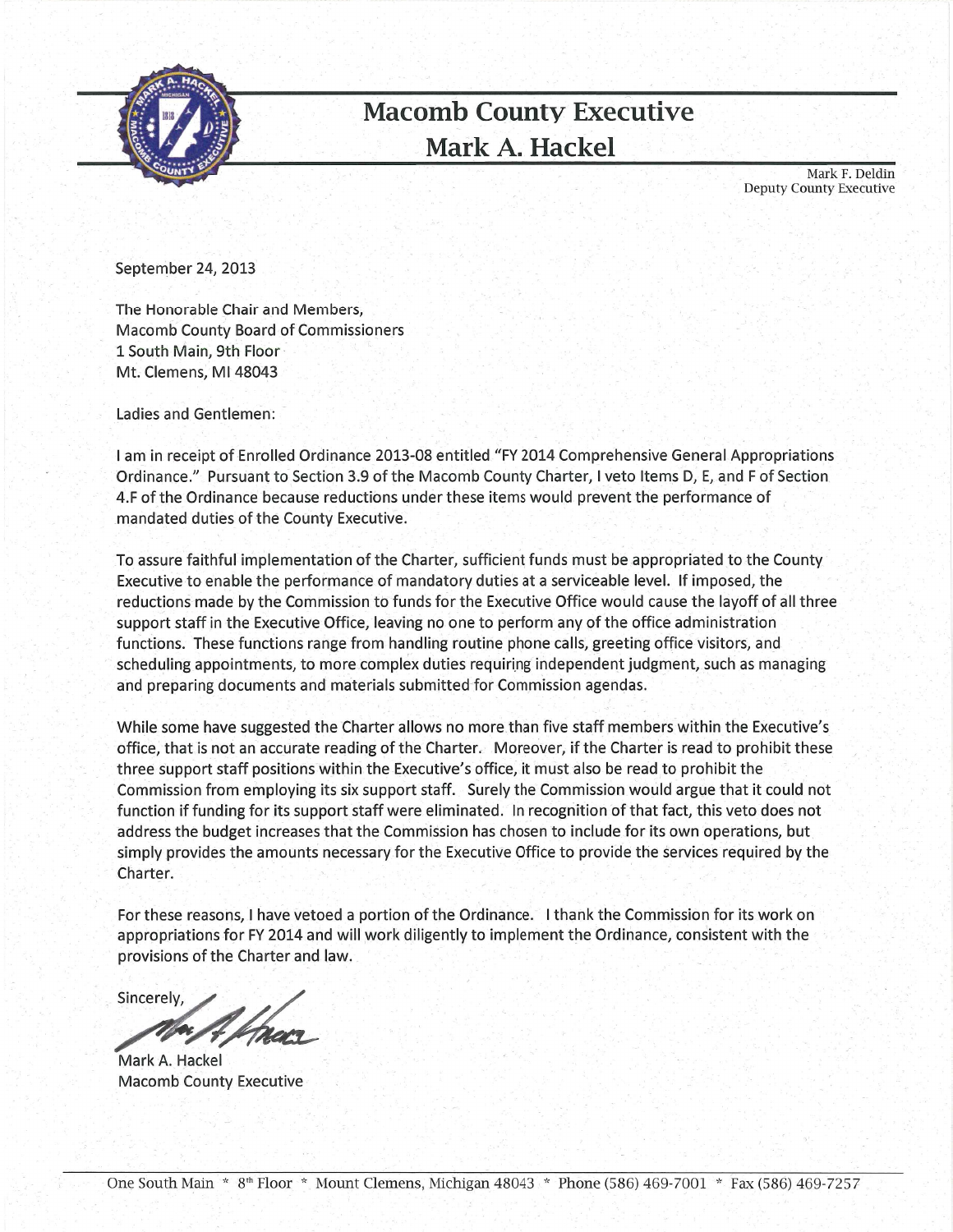#### **BOARD OF COMMISSIONERS MACOMB COUNTY, MICHIGAN**

Commissioner Miller, supported by Commissioner Moceri, moved adoption of the following preamble and ordinance.

WHEREAS, section 8.6 of the Home Rule Charter of the County of Macomb (the "Charter") requires the Macomb County Executive (the "Executive") to prepare and administer a comprehensive balanced budget; and

WHEREAS, pursuant to section 8.6 of the Charter, the County Executive submitted a proposed comprehensive balanced budget to the Board of Commissioners (the "Commission") 90 days prior to the beginning of the 2014 fiscal year; and

WHEREAS, after extensively studying the budget proposed by the Executive, the Commission determined to make modifications to improve transparency and accountability related to the expenditure of County funds and to alter some proposed line items to reflect the Commission's budget priorities; and

WHEREAS, the Charter requires the Commission to adopt a balanced line item budget prior to the beginning of the fiscal year; and

WHEREAS, the Executive and the Commission have determined that the Fiscal Year 2014 budget should be a single document covering those funds for which the fiscal year ends on September 30, 2014 and for those funds for which the fiscal year ends on December 31, 2014.

#### **ENROLLED ORDINANCE No: 2013-08**

#### **FY 2014 COMPREHENSIVE GENERAL APPROPRIATIONS ORDINANCE**

THE PEOPLE OF THE CHARTER COUNTY OF MACOMB ORDAIN:

Section 1. Short Title. This ordinance shall be known at the "FY 2014 General Appropriations Ordinance."

Section 2. Definitions. The following definitions shall apply to this ordinance.

A. "Charter" means the Home Rule Charter of Macomb County, Michigan, which took effect on January 1, 2011.

B. Other words used in this ordinance shall have the meanings provided in the Charter. 

Section 3. Applicability. This ordinance and budget adopted by it constitutes the County's balanced line item budget and appropriations ordinance for the General Fund, Special Revenue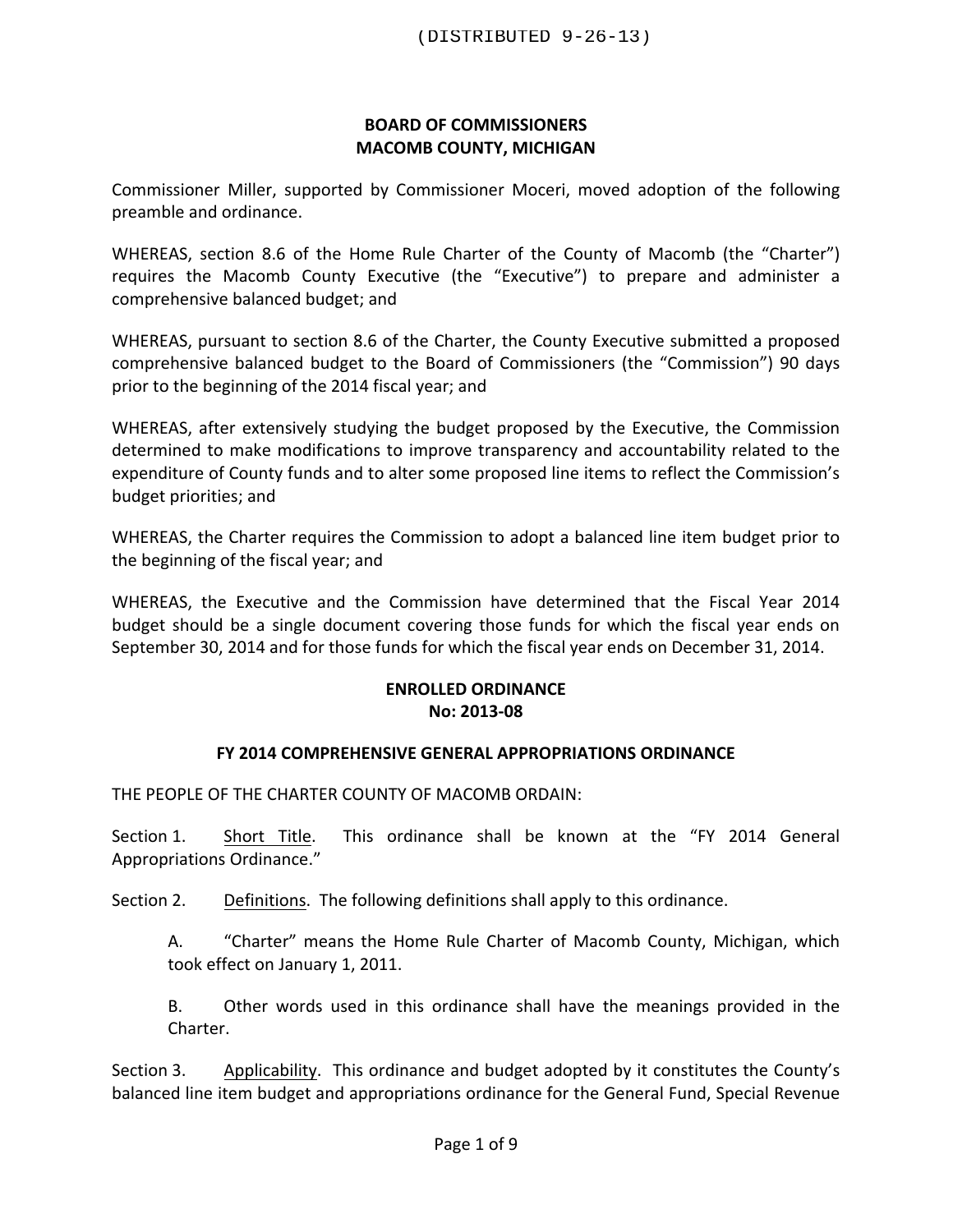Funds, the Debt Service Fund and certain Enterprise Funds for the fiscal years ending September 30, 2014, and December 31, 2014, as required by section 8.7 of the Charter and by the Uniform Budgeting and Accounting Act, 1968 PA 2, as amended, MCL 141.421 et seq.

Section 4. Budget Adoption. The fiscal year 2014 budget proposed by the Executive attached as **Appendix A** is approved with the following changes.

A. The proposed ordinance provided in the attached **Appendix A** on pages A-4 through A-6 is deleted in its entirety.

B. For each department the additional line items with the amounts as provided in the attached **Appendix B** to address (i) Wages – Permanent Employees; (ii) Wages – Temporary Employees; (iii) Wages - Overtime; (iv) FICA - Employer's Share; (v) Retirement Fund Contribution; (vi) Health, Life and Dental Insurance Contributions; and, (vii) Unemployment and Worker's Compensation Contributions. The Executive may assign or delegate to others to assign appropriate optional expenditure account numbers as provided in Michigan Department of Treasury Uniform Chart of Accounts for Counties and Local Units of Government (April 2002).

C. The Department of Roads budget shall include the line items provided in the attached **Appendix C**, which includes a breakdown of "Intergovernmental" Revenue Category and "Roads and Maintenance" Expenditure Category. The Executive may assign or delegate to others to assign appropriate optional expenditure account numbers as provided in Michigan Department of Treasury Uniform Chart of Accounts for Counties and Local Units of Government (April 2002).

D. No funds are appropriated for any capital improvements or acquisitions exceeding \$250,000 in total cost. Each such project shall require approval by the Commission of an amendment to this ordinance and an amendment to the budget. No requests for proposals or requests for qualifications shall be made until an amendment to this appropriations ordinance and a budget amendment are first approved by the Commission for a capital improvement or acquisition project the total cost of which will exceed \$250,000. This approval is in addition to any approval required for specific contracts.

E. Unless specifically identified within the appendices, no revenues from federal, state or private grants are part of this budget. Accordingly, budget amendments shall be required to receive any federal, state or private grant funds not specifically identified in the appendices. To be submitted, the proposed budget amendments must include details about the amount of the grant, any required local match funds, the source of the local match funds, and a brief synopsis of any restrictions on or requirements for their use.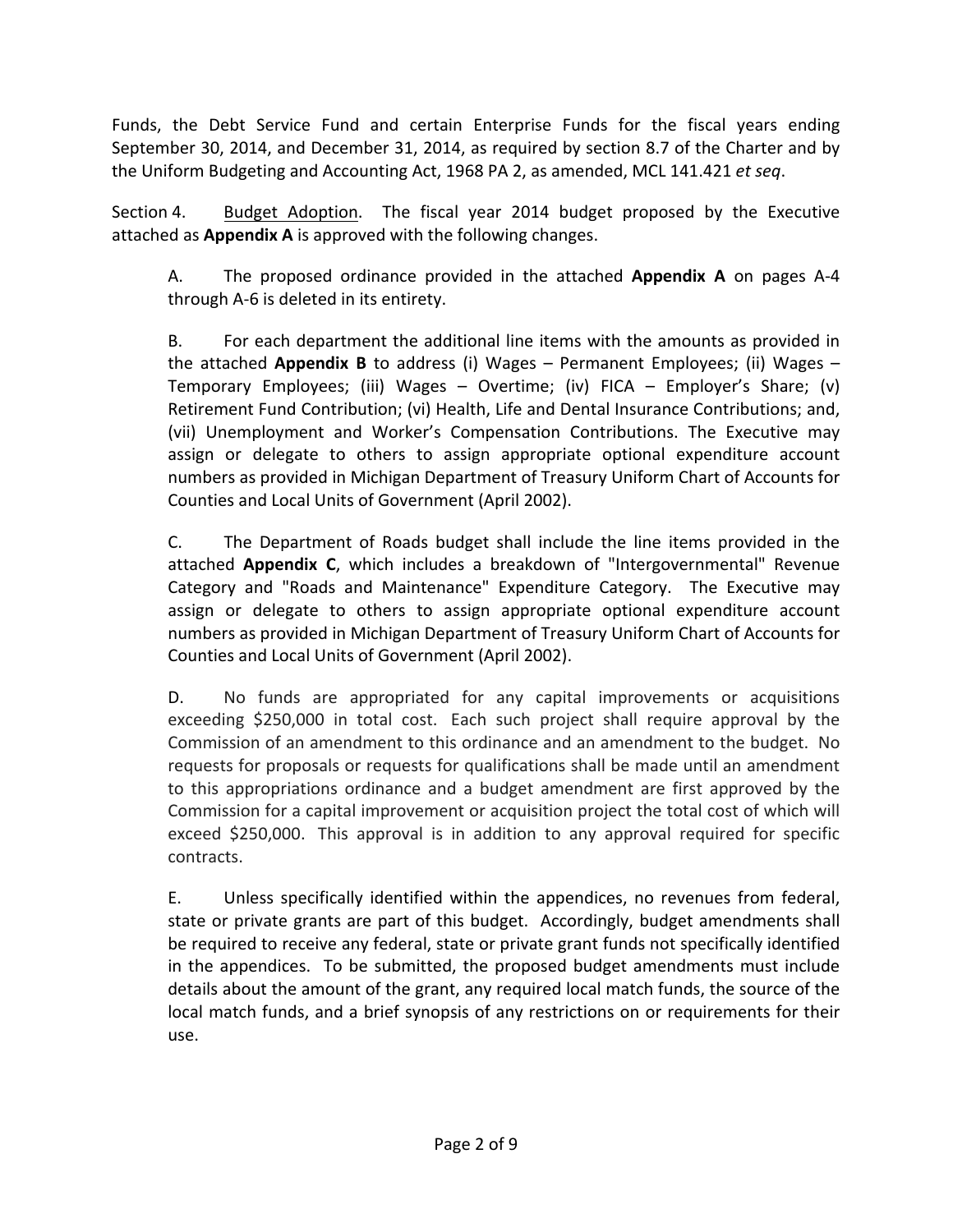## F. The following changes are made in **Appendix A** as identified by item reference, page number, department, fund, description-caption, and line item:

| Item<br>Ref. | Page<br>No. | <b>Department</b>                          | Fund                                         | <b>Expenditure</b><br>Category | Line Item     | <b>Executive</b><br>Recommended | <b>Commission</b><br><b>Approved</b> | <b>Difference</b> |
|--------------|-------------|--------------------------------------------|----------------------------------------------|--------------------------------|---------------|---------------------------------|--------------------------------------|-------------------|
| $\mathsf A$  | $C-73$      | 931-<br>APPROPRIA-<br><b>TIONS</b>         | $101 -$<br><b>GENERAL</b><br><b>FUND</b>     | Appropriations-<br>Other       | "Contingency" | \$200,000                       | \$0                                  | ( \$200,000)      |
| B            | $C-35$      | 601-<br><b>HEALTH</b><br><b>DEPT</b>       | $101 -$<br><b>GENERAL</b><br><b>FUND</b>     | Salaries &<br>Wages            | n/a           | \$8,058,033                     | \$7,863,530                          | ( \$194, 503)     |
| $\mathsf C$  | $C-35$      | 601-<br><b>HEALTH</b><br><b>DEPT</b>       | $101 -$<br>GENERAL<br><b>FUND</b>            | <b>Fringe Benefits</b>         | n/a           | \$5,300,436                     | \$5,144,705                          | ( \$155, 731)     |
| D            | $C-21$      | 171-COUNTY<br><b>EXECUTIVE</b>             | $101 -$<br><b>GENERAL</b><br><b>FUND</b>     | Contract<br>Services           | n/a           | \$187,500                       | \$137,500                            | ( \$50,000)       |
| $\mathsf E$  | $C-21$      | 171-COUNTY<br><b>EXECUTIVE</b>             | $101 -$<br><b>GENERAL</b><br><b>FUND</b>     | Salaries &<br>Wages            | n/a           | \$814,816                       | \$695,322                            | ( \$119,494)      |
| $\mathsf F$  | $C-21$      | 171-COUNTY<br><b>EXECUTIVE</b>             | $101 -$<br><b>GENERAL</b><br><b>FUND</b>     | <b>Fringe Benefits</b>         | n/a           | \$319,462                       | \$288,956                            | ( \$30,506)       |
| G            | $D-29$      | 681-<br><b>VETERANS</b><br><b>SERVICES</b> | $295 -$<br><b>VETERANS</b><br><b>AFFAIRS</b> | Internal<br><b>Services</b>    | n/a           | \$192,088                       | \$126,243                            | ( \$65, 845)      |
| H            | $C-15$      | $101 -$<br><b>BOARD OF</b><br>COMMS        | $101 -$<br><b>GENERAL</b><br><b>FUND</b>     | Contract<br>Services           | n/a           | \$142,500                       | \$208,500                            | \$66,000          |
| $\mathsf{I}$ | $C-31$      | 181-<br><b>ETHICS</b><br><b>BOARD</b>      | $101 -$<br>GENERAL<br><b>FUND</b>            | Salaries &<br>Wages            | n/a           | \$0                             | \$30,000                             | \$30,000          |
| J            | $C-31$      | 181-<br><b>ETHICS</b><br><b>BOARD</b>      | $101 -$<br>GENERAL<br><b>FUND</b>            | <b>Fringe Benefits</b>         | n/a           | \$0                             | \$30,000                             | \$30,000          |
| К            | $C-19$      | 215-COUNTY<br><b>CLERK</b>                 | $101 -$<br>GENERAL<br><b>FUND</b>            | Salaries &<br>Wages            | n/a           | \$2,308,183                     | \$2,432,303                          | \$124,120         |
| $\mathsf L$  | $C-19$      | 215-COUNTY<br><b>CLERK</b>                 | $101 -$<br>GENERAL<br><b>FUND</b>            | <b>Fringe Benefits</b>         | n/a           | \$1,829,070                     | \$1,927,176                          | \$98,106          |
| M            | $C-52$      | $229 -$<br>PROSECUTING<br>ATTORNEY         | $101 -$<br>GENERAL<br><b>FUND</b>            | Salaries &<br>Wages            | n/a           | \$5,686,859                     | \$5,833,103                          | \$146,244         |
| ${\sf N}$    | $C-52$      | $229 -$<br>PROSECUTING<br>ATTORNEY         | $101 -$<br>GENERAL<br><b>FUND</b>            | <b>Fringe Benefits</b>         | n/a           | \$3,263,918                     | \$3,367,494                          | \$103,576         |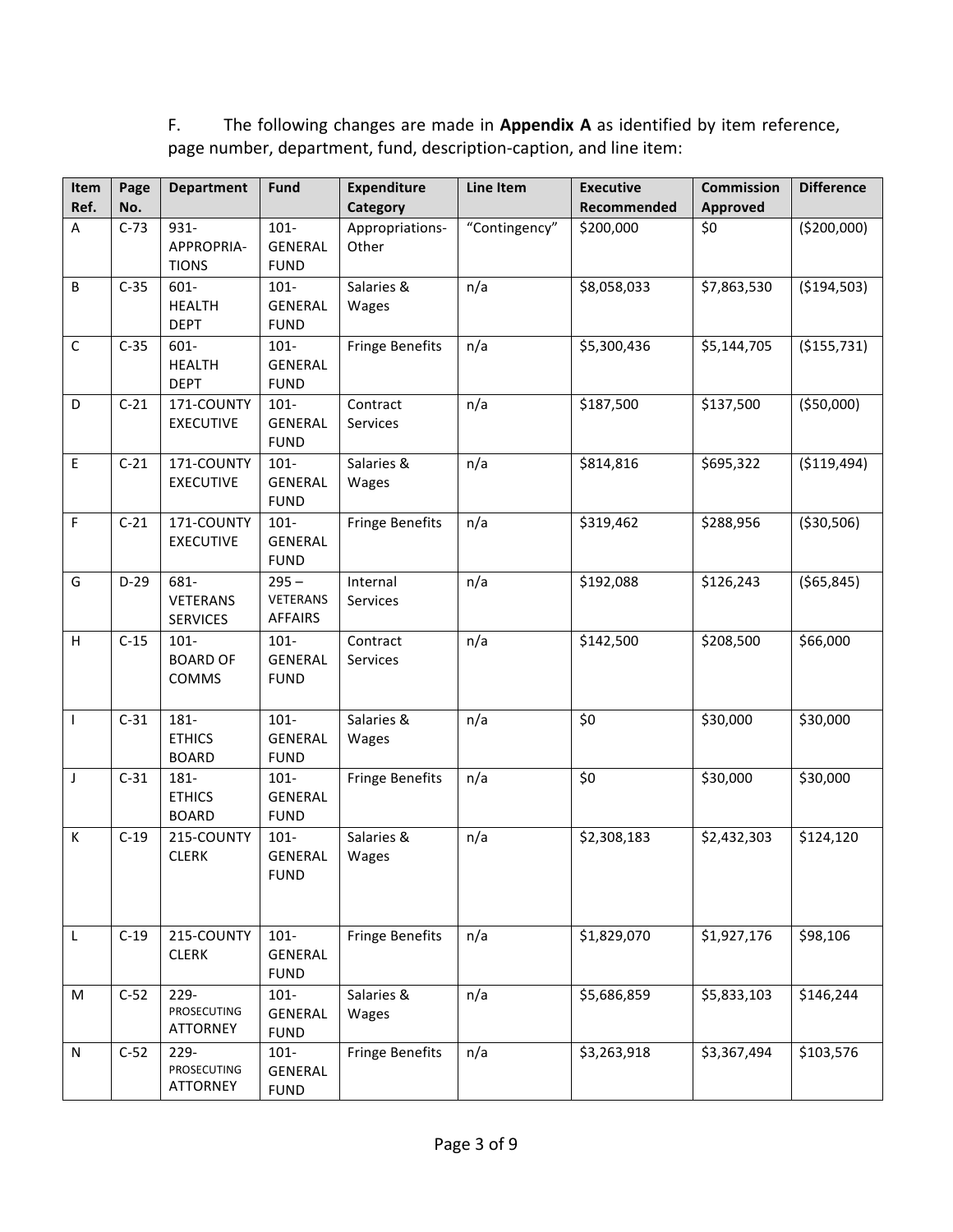| $\Omega$ | $D-35$ | <b>COMMUNITY</b><br><b>SERVICES</b><br><b>AGENCY</b> | <b>COMM</b><br><b>SERVICES</b>           | Transfers in $-$<br>General Fund         | n/a                               | \$887,599 | \$1,055,906 | \$168,307 |
|----------|--------|------------------------------------------------------|------------------------------------------|------------------------------------------|-----------------------------------|-----------|-------------|-----------|
| P        | $D-38$ | <b>COMMUNITY</b><br><b>SERVICES</b><br><b>AGENCY</b> | <b>COMM</b><br><b>SERVICES</b>           | <b>EXPENDITURES</b><br><b>BY SERVICE</b> | "Senior<br>Citizens<br>Nutrition" | \$540,363 | \$708,670   | \$168,307 |
| Q        | $C-72$ | $930 -$<br><b>OPERATING</b><br><b>TRANSFERS</b>      | $101 -$<br><b>GENERAL</b><br><b>FUND</b> | Operating<br><b>Transfers Out</b>        | "Community<br>Services"           | \$887,599 | \$1,055,906 | \$168,307 |

Section 5. Expenditures Authorized, Not Mandated. The appropriations within this ordinance, including its appendices, are the maximum authorized expenditures but are not a mandate to spend.

Section 6. Tax Levy. The General Operating Millage Rate levied by the County for 2014 shall be 4.5685 mills, the voted Veterans Millage levied by the County for 2014 shall be 0.04 mill, and the Drain Debt Millage levied by the County for 2014 shall be .0050 mill.

## Section 7. Cigarette and Liquor Taxes.

A.  $12/17$ th of the cigarette tax distributions received from the State of Michigan pursuant to 1987 PA 264, as amended, MCL 141.471 et seq., shall be used by the Health Department to fund existing or new health related programs as provided in that statute and the remaining 5/17th shall be used by the Sheriff Department for Jail Operations.

B. One half (50%) of the liquor tax distributions received from the State of Michigan will be designated for use in Substance Abuse programs in accordance with 1985 PA 106, as amended, MCL 207.621 *et seq*. 

Section 8. Grant and Donation Carryovers. Unexpended balances of grants and donations that do not require a General Fund match shall carry over to successive fiscal years until the purpose of the program is completed or otherwise terminated.

Section 9. Fund Transfers. The Executive may transfer funds to or from any line item within each of the budgetary centers in an aggregated total amount up to \$25,000 and to or from any line item for internal service costs between the budgetary centers in an aggregated total amount up to \$25,000. Multiple related expenditures shall be aggregated and subject to the limitations in the preceding sentence. Any other fund transfers shall require a budget amendment as required by state law and the Charter.

### Section 10. Additional Authorization May Be Required.

A. This ordinance does not authorize any employment severance or employment separation payments. Routine payments made on employment separation for accrued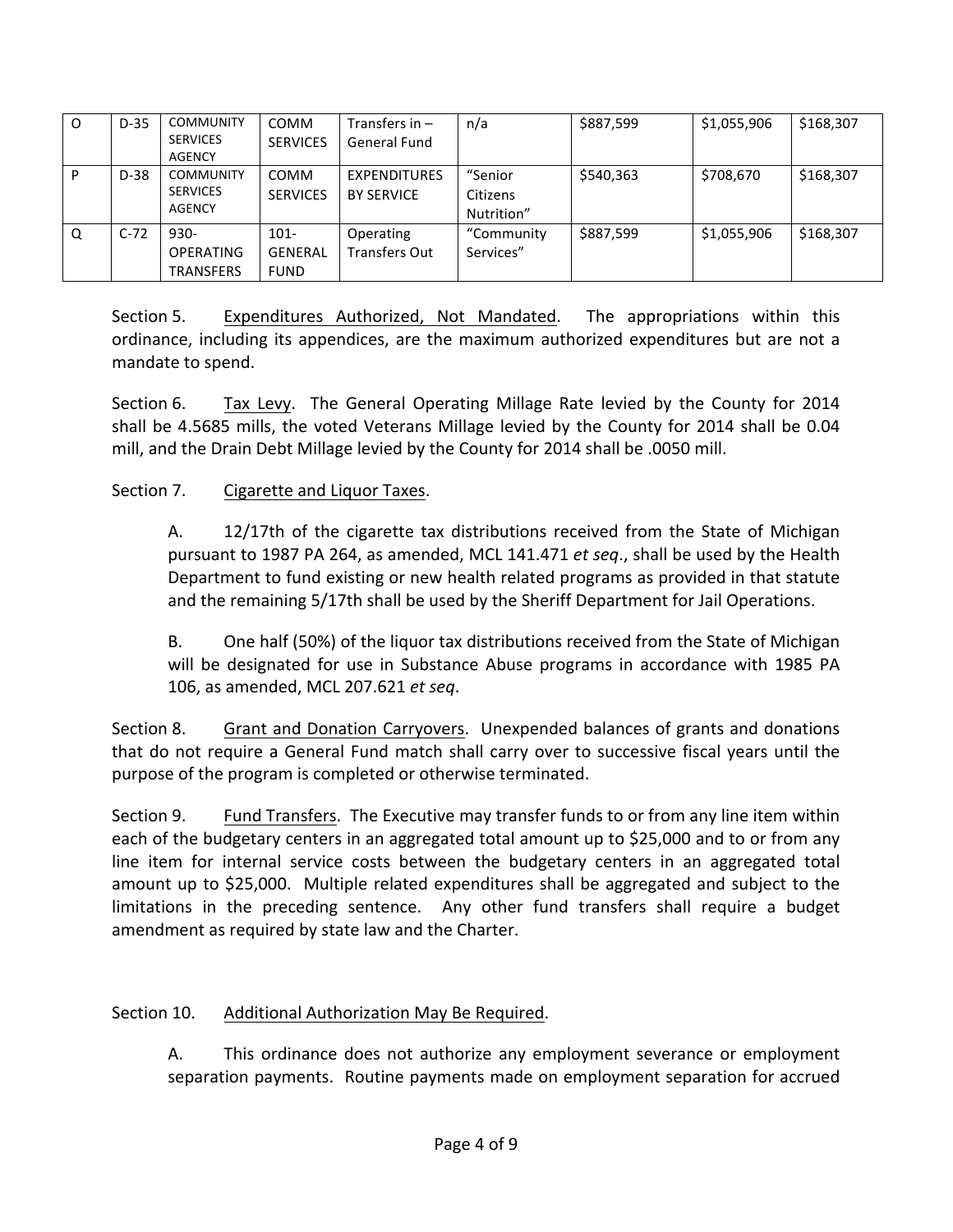and due annual leave, sick leave, longevity payments, or cost-of-living-allowances may be made only as required by applicable collective bargaining agreements or personnel policies. 

B. Nothing in this ordinance is or should be construed to be approval of any contracts or any appointments requiring Commission approval. All contracts and appointments requiring Commission approval shall be submitted to the Commission in accordance with all applicable laws, rules, ordinances, and resolutions.

C. Commission approval shall be required for any lawsuit settlement resulting in expenditures exceeding \$25,000.

D. The Executive shall submit to the Commission budget amendments for any lawsuit settlements resulting in payments to the County.

Section 11. Interpretation. In case of any inconsistencies between the recommended budget as amended by section 4 of this ordinance and **Appendix B**, this ordinance shall control.

Section 12. Effective Date. This ordinance shall become effective immediately upon publication of a notice of adoption.

This ordinance was adopted at a Macomb County Board of Commissioners meeting on September 12, 2013.

Lamella Pelacyl

DAVID FLYNN, Board Chair **CARMELLA SABAUGH, County** Clerk

Adopted: September 12 , 2013 Notice Published:  $\frac{Septemperature}{13}$ , 2013 September 13

List of Appendices:

**A-OFFICE OF COUNTY EXECUTIVE'S 2014 RECOMMENDED BUDGET** 

**B-ADDITIONAL LINE ITEMS BY DEPARTMENT** 

**C— DEPARTMENT OF ROADS – DETAILS FOR INTERGOVERNMENTAL REVENUE AND ROADS AND MAINTENANCE**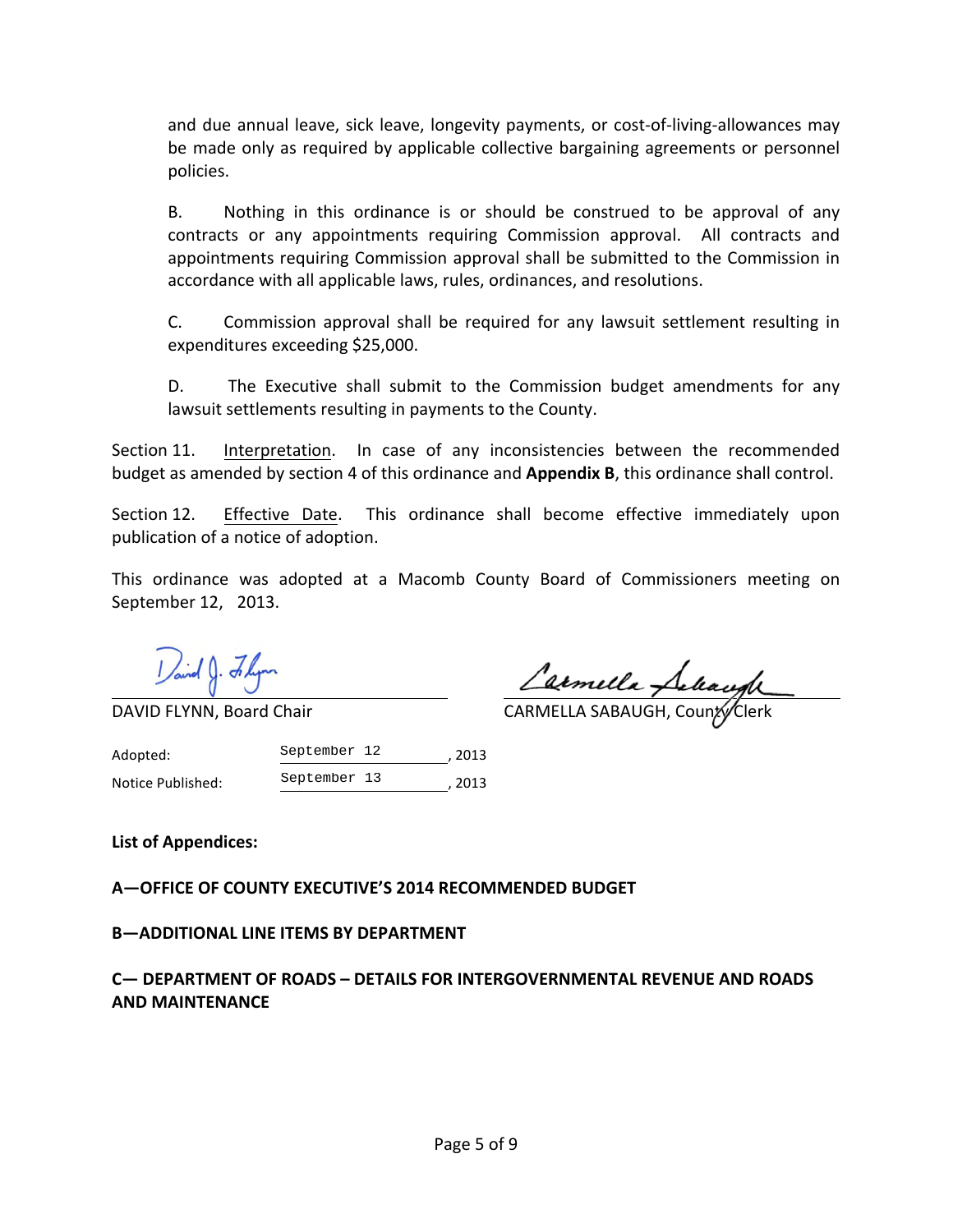#### **MACOMB COUNTY FY 2014 APPROPRIATIONS ORDINANCE**

#### **APPENDIX A**

#### **EXECUTIVE'S RECOMMENDED BUDGET**







#### FOR FUNDS WITH FISCAL YEARS ENDING DECEMBER 31, 2014 AND SEPTEMBER 30,2014

INCLUDING FORECASTED INFORMATION FOR THE YEARS ENDING DECEMBER 31, 2015 and 2016 AND<br>SEPTEMBER 30, 2015 and 2016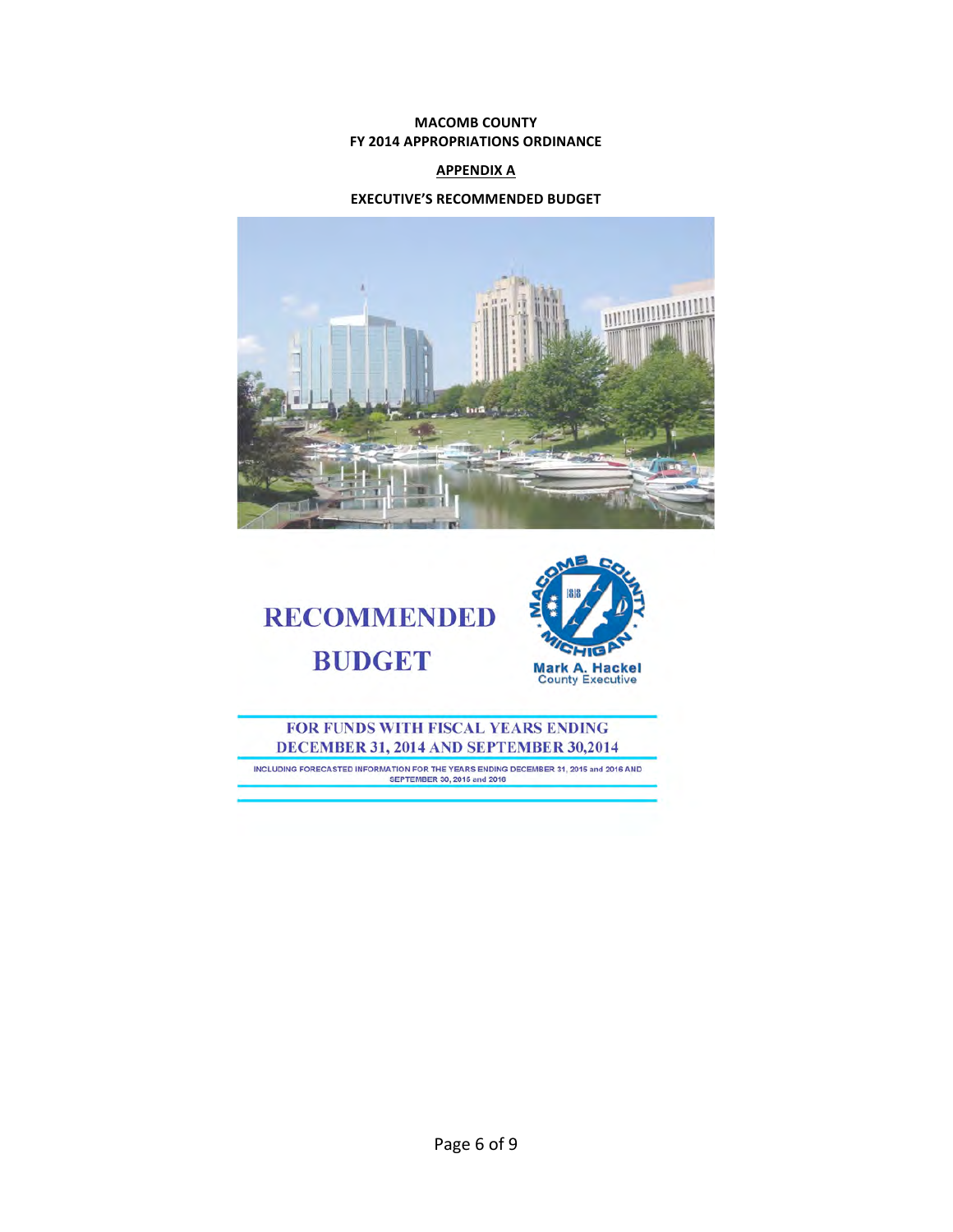#### **MACOMB COUNTY FY 2014 APPROPRIATIONS ORDINANCE**

#### **APPENDIX B**

#### **ADDITIONAL LINE ITEMS BY DEPARTMENT**

| APPENDIX B - ADDITIONAL LINE ITEMS BY DEPARTMENT |                                                             |                                                     |                                                      |                                  |                                                  |                               |                                                                            |                                                                                                            |
|--------------------------------------------------|-------------------------------------------------------------|-----------------------------------------------------|------------------------------------------------------|----------------------------------|--------------------------------------------------|-------------------------------|----------------------------------------------------------------------------|------------------------------------------------------------------------------------------------------------|
| <b>DEPT</b><br>NO.                               | <b>DEPARTMENT</b>                                           | (i) WAGES -<br><b>PERMANENT</b><br><b>EMPLOYEES</b> | (ii) WAGES -<br><b>TEMPORARY</b><br><b>EMPLOYEES</b> | (iii) WAGES -<br><b>OVERTIME</b> | (iv) FICA -<br><b>EMPLOYER'S</b><br><b>SHARE</b> | (v) RETIREMENT<br><b>FUND</b> | <b>AND DENTAL</b><br><b>INSURANCE</b><br><b>CONTRIBUTION CONTRIBUTIONS</b> | (vi) HEALTH, LIFE (vii) UNEMPLOYMENT<br><b>AND WORKER'S</b><br><b>COMPENSATION</b><br><b>CONTRIBUTIONS</b> |
| 101                                              | <b>Board of Commissioners</b>                               | 712,189                                             | 12,998                                               |                                  | 55,477                                           | 129,736                       | 398,430                                                                    |                                                                                                            |
| 131                                              | Circuit Court                                               | 3,528,270                                           | 44,604                                               | $\overline{a}$                   | 273,325                                          | 621,309                       | 1,438,775                                                                  | $\mathbf{r}$                                                                                               |
| 215                                              | County Clerk                                                | 2,316,144                                           | ٠                                                    | 116,159                          | 184,081                                          | 437,130                       | 1,305,965                                                                  | ä,                                                                                                         |
| 210                                              | Corporation Counsel                                         | 572,130                                             | J.                                                   |                                  | 43,768                                           | 102,354                       | 154,945                                                                    | $\overline{\phantom{a}}$                                                                                   |
| 171                                              | <b>County Executive</b>                                     | 695,322                                             | J.                                                   | $\sim$                           | 60,000                                           | 93,250                        | 135,706                                                                    | $\mathcal{L}$                                                                                              |
| 136                                              | District Court - Romeo                                      | 546,043                                             | ٠                                                    | ٠                                | 41,772                                           | 97,687                        | 287,755                                                                    | ÷.                                                                                                         |
| 139                                              | District Court - New Baltimore                              | 633,605                                             | 44,366                                               | $\sim$                           | 51,865                                           | 121,289                       | 354,160                                                                    | ÷.                                                                                                         |
| 225                                              | Equalization                                                | 536,185                                             |                                                      |                                  | 41,018                                           | 95,924                        | 221,350                                                                    | $\overline{\phantom{a}}$                                                                                   |
| 380                                              | <b>Emergency Management</b>                                 | 569,477                                             | ÷,                                                   | ٠                                | 43,565                                           | 106,498                       | 216,790                                                                    | $\overline{\phantom{a}}$                                                                                   |
| 181                                              | <b>Ethics Board</b>                                         | 30,000                                              | J.                                                   | ÷                                | 2,295                                            | 5,570                         | 22,135                                                                     | $\mathcal{L}$                                                                                              |
| 265                                              | Facilities & Operations                                     | 4,573,643                                           | 14,476                                               | $\overline{\phantom{a}}$         | 350,991                                          | 820,814                       | 2,080,690                                                                  | $\overline{\phantom{a}}$                                                                                   |
| 133                                              | <b>Family Counseling</b>                                    | 35,360                                              | ÷                                                    | $\overline{\phantom{a}}$         | 2,705                                            | 6,326                         | 22,135                                                                     | $\overline{\phantom{a}}$                                                                                   |
| 222                                              | Finance                                                     | 1,281,220                                           | J.                                                   | ÷                                | 98,013                                           | 229,211                       | 464,835                                                                    | ÷.                                                                                                         |
| 601                                              | <b>Health Department</b>                                    | 7,239,186                                           | 624,344                                              | $\overline{\phantom{a}}$         | 604,526                                          | 1,199,289                     | 3,300,600                                                                  | 40,290                                                                                                     |
| 60102                                            | Health & Community Services                                 | 176,566                                             |                                                      | $\overline{\phantom{a}}$         | 13,507                                           | 31,588                        | 44,270                                                                     | $\overline{\phantom{a}}$                                                                                   |
| 226                                              | Human Resources                                             | 1,281,072                                           | J.                                                   | i.                               | 98,002                                           | 229,184                       | 531,240                                                                    | ÷                                                                                                          |
| 204                                              | Information Technology                                      | 2,520,699                                           | 26,490                                               | ٠                                | 194,860                                          | 433,557                       | 796,860                                                                    | $\overline{\phantom{a}}$                                                                                   |
| 149                                              | Juvenile Court                                              | 2,530,975                                           |                                                      |                                  | 193,620                                          | 450,046                       | 1,018,210                                                                  | ÷,                                                                                                         |
| 731                                              | <b>MSU Extension</b>                                        | 233,994                                             | 15,533                                               | ÷                                | 19,089                                           | 44,640                        | 132,810                                                                    | ä,                                                                                                         |
| 148                                              | Probate Court - Wills & Estates                             | 1,575,498                                           | 14,955                                               | $\overline{\phantom{a}}$         | 121,670                                          | 284,481                       | 597,645                                                                    | $\overline{\phantom{a}}$                                                                                   |
| 801                                              | Planning & Economic Development                             | 1.616.373                                           | 8,830                                                |                                  | 124,328                                          | 290.749                       | 553,375                                                                    | $\overline{a}$                                                                                             |
| 153                                              | Probation - District Court                                  | 267,360                                             |                                                      | ÷                                | 20,453                                           | 47,831                        | 110,675                                                                    | $\overline{a}$                                                                                             |
| 229                                              | Prosecuting Attorney                                        | 5,833,103                                           | $\overline{\phantom{a}}$                             | $\overline{\phantom{a}}$         | 442,968                                          | 1,043,051                     | 1,881,475                                                                  | $\mathcal{L}_{\mathcal{A}}$                                                                                |
| 233                                              | Purchasing                                                  | 683,424                                             |                                                      |                                  | 52,282                                           | 122,265                       | 354,160                                                                    |                                                                                                            |
| 441                                              | <b>Public Works</b>                                         | 3,529,777                                           | 16,326                                               | 80,000                           | 277,397                                          | 639,118                       | 1,317,033                                                                  | $\overline{\phantom{a}}$                                                                                   |
| 236                                              | <b>Register of Deeds</b>                                    | 872,607                                             | ÷.                                                   | $\sim$                           | 66,754                                           | 156,110                       | 531,240                                                                    | $\sim$                                                                                                     |
| 206                                              | Reimbursement                                               | 440,253                                             |                                                      |                                  | 33,679                                           | 78,762                        | 243,485                                                                    |                                                                                                            |
| 870                                              | Senior Citizens Services                                    | 207,411                                             | ä,                                                   | ÷,                               | 15,867                                           | 205,156                       | 66,405                                                                     | $\overline{\phantom{a}}$                                                                                   |
| 305                                              | Sheriff                                                     | 32,331,972                                          | 23,539                                               | $\overline{\phantom{a}}$         | 2,475,197                                        | 8,414,671                     | 10,635,868                                                                 | $\mathcal{L}_{\mathcal{A}}$                                                                                |
| 253                                              | Treasurer                                                   | 1,244,536                                           | 35,320                                               | L.                               | 97,909                                           | 228,966                       | 575,510                                                                    | ä,                                                                                                         |
| none                                             | <b>Community Corrections</b>                                | 41,136                                              | J,                                                   |                                  | 3,147                                            | 7,359                         | 22,135                                                                     | ä,                                                                                                         |
| 891                                              | Community Services Agency (344-Community Svcs Grant)        |                                                     | 28,536                                               | $\overline{\phantom{a}}$         | 2,183                                            | ä,                            | 8,656                                                                      | $\overline{\phantom{a}}$                                                                                   |
| 380                                              | Emergency Mgmt (350-HS/EM Grants)                           | 273,039                                             |                                                      | $\sim$                           | 20,887                                           |                               | 136,863                                                                    | L.                                                                                                         |
| 886                                              | Michigan Works (298/299-Macomb/St.Clair Training Fund)      | 2,415,623                                           |                                                      | $\overline{\phantom{a}}$         | 188,485                                          | 257,402                       | 1,044,528                                                                  | 40,811                                                                                                     |
| 731                                              | MSU Extension (308-MSUE Grants)                             |                                                     | 65,950                                               | $\overline{\phantom{a}}$         | 4,916                                            | ÷.                            |                                                                            | $\overline{\phantom{a}}$                                                                                   |
| 236                                              | ROD (270-Technology Fund)                                   | 36,638                                              | $\overline{\phantom{a}}$                             | ÷                                | 2,803                                            | 6,554                         | 22,135                                                                     | $\overline{\phantom{a}}$                                                                                   |
| 305                                              | Sheriff (229-Sheriff Grants)                                | 35,000                                              |                                                      | ٠                                | 2,678                                            | 1,255                         | 11,068                                                                     | ä,                                                                                                         |
| 681                                              | Veterans Services (295-Veterans Affairs Fund)               | 437,343                                             | ÷,                                                   | ٠                                | 33,457                                           | 78,240                        | 243,485                                                                    | ÷.                                                                                                         |
| none                                             | Circuit Court (Adult Drug Court Fund)                       | 97,415                                              | J.                                                   | ÷                                | 7,452                                            | 17,428                        | 44,270                                                                     | $\mathcal{L}$                                                                                              |
| none                                             | Juvenile Justice (Child Care Fund)                          | 5,607,410                                           | 443,365                                              |                                  | 462,884                                          | 1,078,428                     | 2,638,121                                                                  | ä,                                                                                                         |
| none                                             | Community Corrections (Community Corrections Grants - SEPT) | 465,200                                             |                                                      | $\overline{\phantom{a}}$         | 35,588                                           | 83,224                        | 221,350                                                                    | ä,                                                                                                         |
| none                                             | Community Services Agency (Community Svcs Grants - SEPT)    | 2,930,207                                           | 2,283,000                                            | L.                               | 398,810                                          | 714,738                       | 2,076,263                                                                  | $\mathcal{L}$                                                                                              |
| none                                             | Circuit Court (Friend of the Court Fund - SEPT)             | 4,971,590                                           | ÷,                                                   | ÷,                               | 380,327                                          | 889,416                       | 2,346,310                                                                  | ÷,                                                                                                         |
| none                                             | Health Department (Health Grants - SEPT)                    | 1,436,236                                           | 344,148                                              | $\overline{\phantom{a}}$         | 136,245                                          | 144,733                       | 896,637                                                                    | 32,186                                                                                                     |
| none                                             | Circuity Court (Juvenile Accountability Grant - SEPT)       |                                                     | 16,162                                               | L.                               | 1,317                                            |                               |                                                                            | ä,                                                                                                         |
| none                                             | Cooperative Extension (MSUE Grant Pgms - SEPT)              |                                                     | 8,500                                                | ٠                                | 1,104                                            | ä,                            |                                                                            | ä,                                                                                                         |
| none                                             | Prosecuting Attorney (Prosecuting Attny Grants - SEPT)      | 1,218,739                                           |                                                      |                                  | 93,234                                           | 218,031                       | 486,970                                                                    |                                                                                                            |
| none                                             | Department of Roads (Roads Fund - SEPT)                     | 13,864,854                                          | J.                                                   | L.                               | 1,150,000                                        | 3,106,000                     | 8,872,000                                                                  | 205,000                                                                                                    |
| none                                             | Sheriff (Sheriff Grants - SEPT)                             | 834,766                                             | ÷,                                                   |                                  | 63,860                                           | 216,296                       | 243,485                                                                    | $\overline{\phantom{a}}$                                                                                   |
| 671                                              | Martha T. Berry MCF (291-MTB MCF Fund)                      | 7,598,317                                           | 1,793,906                                            |                                  | 718,505                                          | 1,867,469                     | 2,929,570                                                                  |                                                                                                            |
| none                                             | Community Mental Health (CMH Fund - SEPT)                   | 17,133,360                                          | 20,000                                               | $\overline{\phantom{a}}$         | 1,305,171                                        | 1,503,377                     | 7,370,955                                                                  | 278,957                                                                                                    |
| none                                             | Community Mental Health (Substance Abuse Fund - SEPT)       | 596,311                                             |                                                      | $\overline{\phantom{a}}$         | 45,619                                           | 96,727                        | 221,350                                                                    | 9,963                                                                                                      |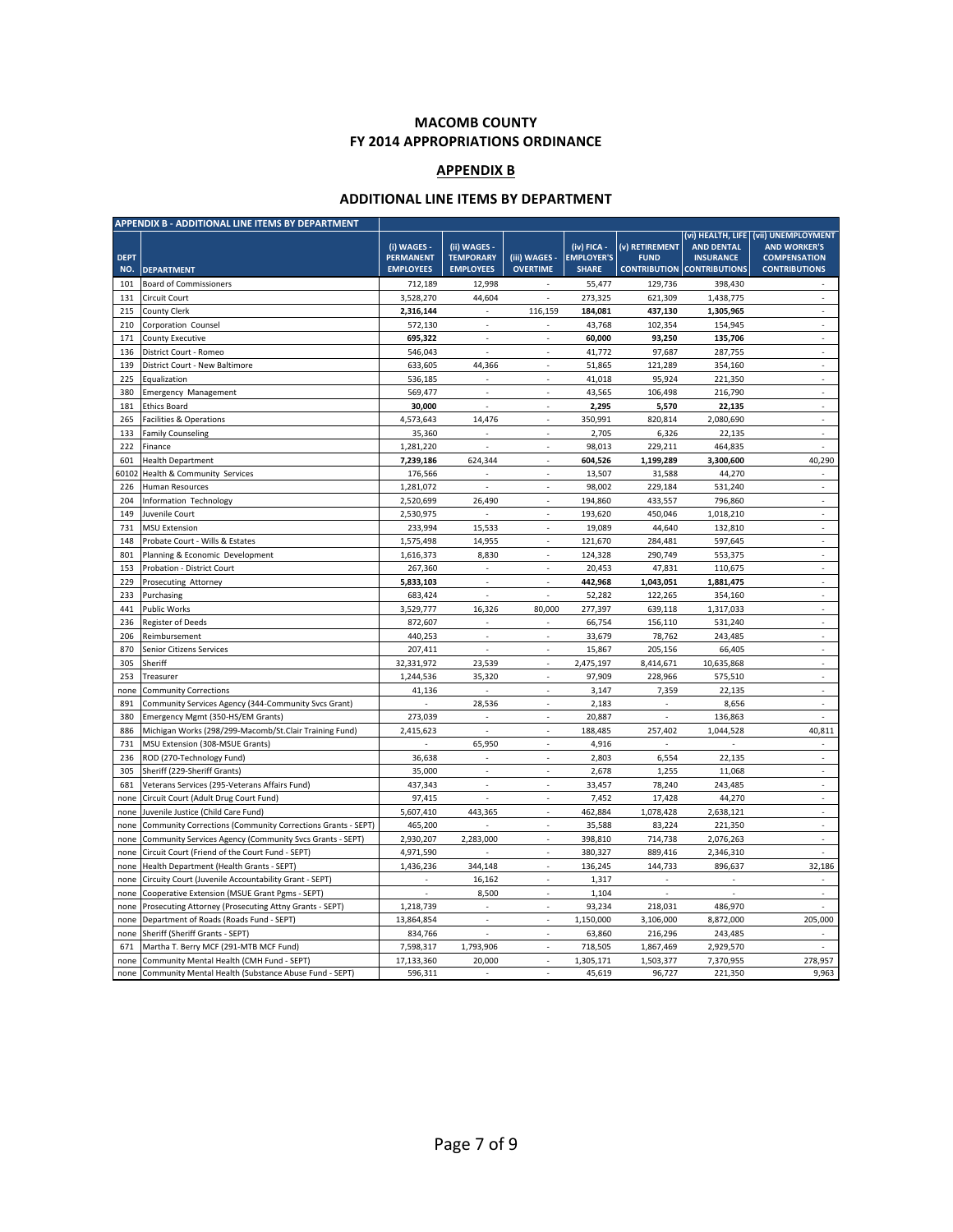#### **MACOMB COUNTY FY 2014 APPROPRIATIONS ORDINANCE**

#### **APPENDIX C**

#### **DEPARTMENT OF ROADS**

#### **DETAILS FOR INTERGOVERNMENTAL REVENUE AND ROADS AND MAINTENANCE**

| <b>DEPARTMENT OF ROADS - Intergovernmental Revenues</b> |            |  |  |  |  |  |
|---------------------------------------------------------|------------|--|--|--|--|--|
| <b>INTERGOVERNMENTAL REVENUES</b>                       | 2014       |  |  |  |  |  |
| <b>FEDERAL</b>                                          |            |  |  |  |  |  |
| <b>Federal Aid - Ted Funds</b>                          | 12,600,600 |  |  |  |  |  |
| <b>Surface Transportation Program Rural</b>             | 279,000    |  |  |  |  |  |
| <b>Federal High Priority Projects</b>                   | 1,373,800  |  |  |  |  |  |
| <b>Surface Transportation Program</b>                   | 10,623,700 |  |  |  |  |  |
| Congestion Mitigration & Air Quality                    | 7,432,400  |  |  |  |  |  |
| Highway Safety Improvement Program                      | 970,000    |  |  |  |  |  |
| <b>Federal Discretionary Grant</b>                      | 491,000    |  |  |  |  |  |
| Medicare Part D Payments                                | 250,000    |  |  |  |  |  |
| <b>SUB TOTAL:</b>                                       | 34,020,500 |  |  |  |  |  |
| <b>STATE</b>                                            |            |  |  |  |  |  |
| Gas & Weight Tax                                        | 36,539,000 |  |  |  |  |  |
| Local Bridge Fund                                       | 5,053,050  |  |  |  |  |  |
| <b>Maintenance Revenue</b>                              | 5,518,775  |  |  |  |  |  |
| Non-maintenance Revenue                                 | 651,500    |  |  |  |  |  |
| <b>SUB TOTAL:</b>                                       | 47,762,325 |  |  |  |  |  |
| <b>LOCAL</b>                                            |            |  |  |  |  |  |
| <b>City Contributions</b>                               | 272,150    |  |  |  |  |  |
| <b>Township Contributions</b>                           | 4,469,555  |  |  |  |  |  |
| <b>SUB TOTAL:</b>                                       | 4,741,705  |  |  |  |  |  |
| <b>TOTAL INTERGOVERNMENTAL REVENUES:</b>                | 86,524,530 |  |  |  |  |  |